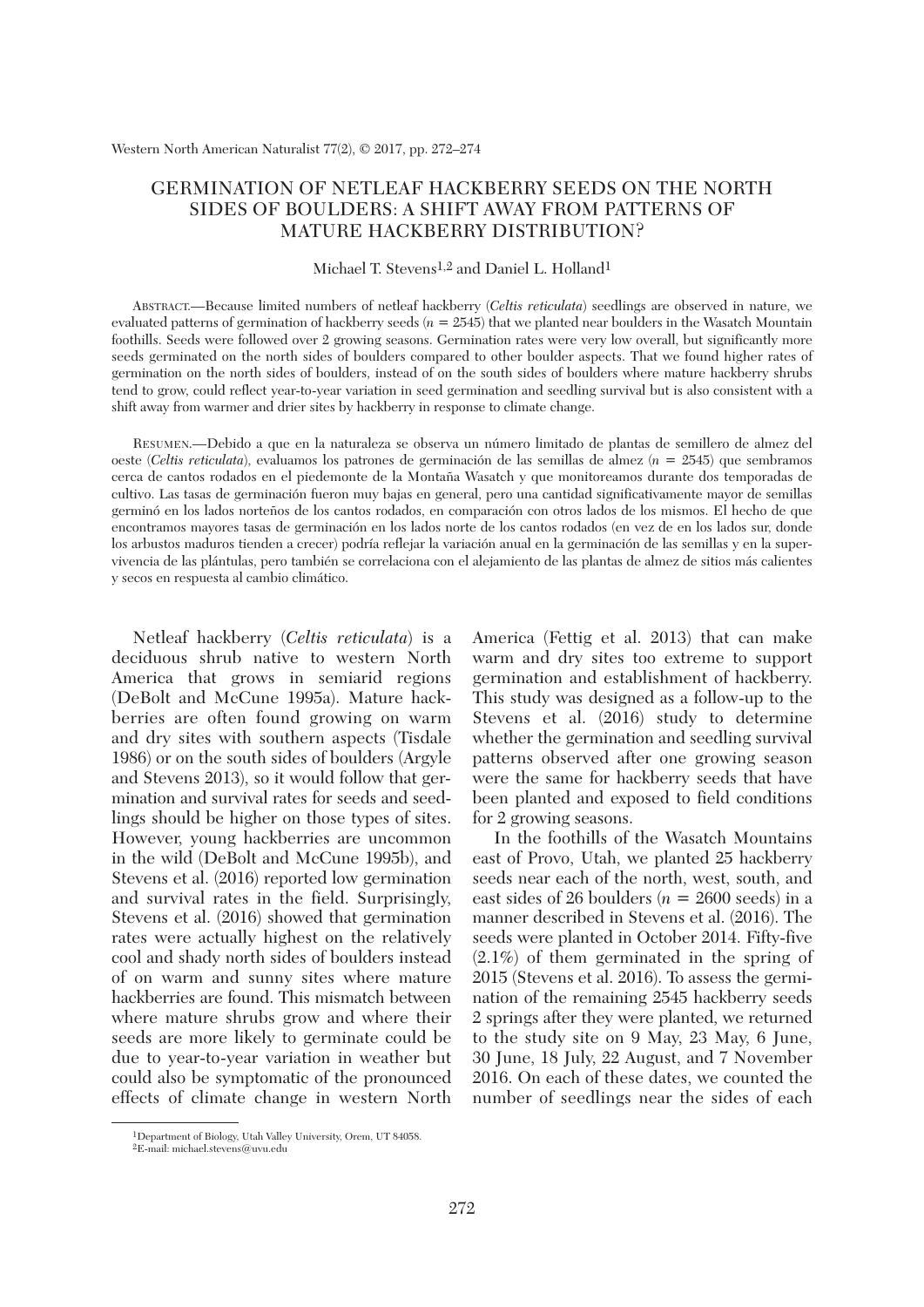| dates in 2016. Hackberry seeds were planted on the north, west, south, or east sides of the 26 boulders (see Fig. 1<br>caption). When appropriate, the results of chi-square tests are provided. See Fig. 1. |               |      |       |      |                   |    |         |
|--------------------------------------------------------------------------------------------------------------------------------------------------------------------------------------------------------------|---------------|------|-------|------|-------------------|----|---------|
| Sampling date                                                                                                                                                                                                | Boulder sides |      |       |      | <b>Statistics</b> |    |         |
|                                                                                                                                                                                                              | North         | West | South | East | $\chi^2$          | df |         |
| 9 May                                                                                                                                                                                                        | 36            | 28   | 18    | 15   | 11.412            | 3  | 0.010   |
| 23 May                                                                                                                                                                                                       | 53            | 53   | 31    | 22   | 18.686            |    | < 0.001 |
| 6 June                                                                                                                                                                                                       | 51            | 46   | 37    | 21   | 13.439            |    | 0.004   |
| 20 June                                                                                                                                                                                                      | 44            | 30   | 18    | 15   | 19.542            |    | < 0.001 |
| $18$ July                                                                                                                                                                                                    | 19            | 9    | 2     | 4    | 20.353            | 3  | < 0.001 |
| 22 August                                                                                                                                                                                                    |               |      | 0     | 9.   |                   |    |         |
| 7 November                                                                                                                                                                                                   |               |      |       |      |                   |    |         |

 TABLE 1. The total number of hackberry seeds that germinated and seedlings that survived to be counted on 7 sampling dates in 2016. Hackberry seeds were planted on the north, west, south, or east sides of the 26 boulders (see Fig. 1



 Fig. 1. The total number of hackberry seeds that germinated and seedlings that survived to be counted on 7 sampling dates in 2016. Hackberry seeds were planted on the north, west, south, and east sides of 26 boulders in the foothills of the Wasatch Mountains east of Provo, Utah, in October 2014. The total numbers of seedlings on each boulder side differed statistically on all sampling dates through 18 July 2016. See Table 1.

boulder. When appropriate, we used chisquare tests in JMP Version 12.1.0 (SAS Institute, Inc. 2015) to statistically test for patterns of germination.

 On 9 May 2016, the overall rate of germination was very low. Ninety-seven (3.8%) of the 2545 two-year-old seeds had germinated and survived to be counted. The germination rate was statistically higher on the north (5.7%) sides and lower on the west (4.4%), south (2.8%), and east (2.3%) sides of boulders (Table 1, Fig. 1). By 23 May 2016, the overall germination rate increased to 6.3% with a total of 159 seeds germinating. Germination rates were statistically higher on the north and west (8.4%) sides than on the south (4.9%) or east (3.4%) sides of boulders (Table 1, Fig. 1). On 6 June 2016, the overall germination rate (6.1%) was similar to the previous sampling date and germination rates were statistically higher on the north (8.1%) sides of boulders than on the west (7.3%), south (5.8%) or east (3.2%) sides (Table 1, Fig. 1). This pattern persisted and was statistically significant on 20 June, and 18 July 2016 as well (Table 1, Fig. 1). By 22 August 2016, only 7 seedlings had survived, and by 7 November 2016, only 2 seedlings remained (Table 1, Fig. 1).

 Although still very low, it is interesting that germination rates 2 years after planting (6.3%) were higher than rates one year after planting (2.1%; Stevens et al. 2016). Bonner (1974) recommended running germination trials on *Celtis* for 90 days. Our study is the first of which we are aware to test germination over multiple years. Perhaps the low rates of germination observed for hackberry are due to the relatively long time frame required for germination to occur.

 For multiple sampling dates in the spring and into summer, we found the highest germination rates on the north sides of boulders. This is surprising because multiple studies of mature hackberry shrubs have shown that the plants more frequently grow on sites with southern exposures (Tisdale 1986, DeBolt and McCune 1995a) and on the south sides of boulders (Argyle and Stevens 2013). So why does a shrub that grows in sunny areas in the Northern Hemisphere have higher germination rates on the comparatively shady north sides of boulders as we observed? Another study of hackberry germination (Stevens et al. 2016) indicated a similar pattern of germination, with higher rates on the north sides of boulders and especially low rates on the east sides of boulders after one year. These departures from the distribution patterns observed in mature hackberry populations (Tisdale 1986, DeBolt and McCune 1995a, Argyle and